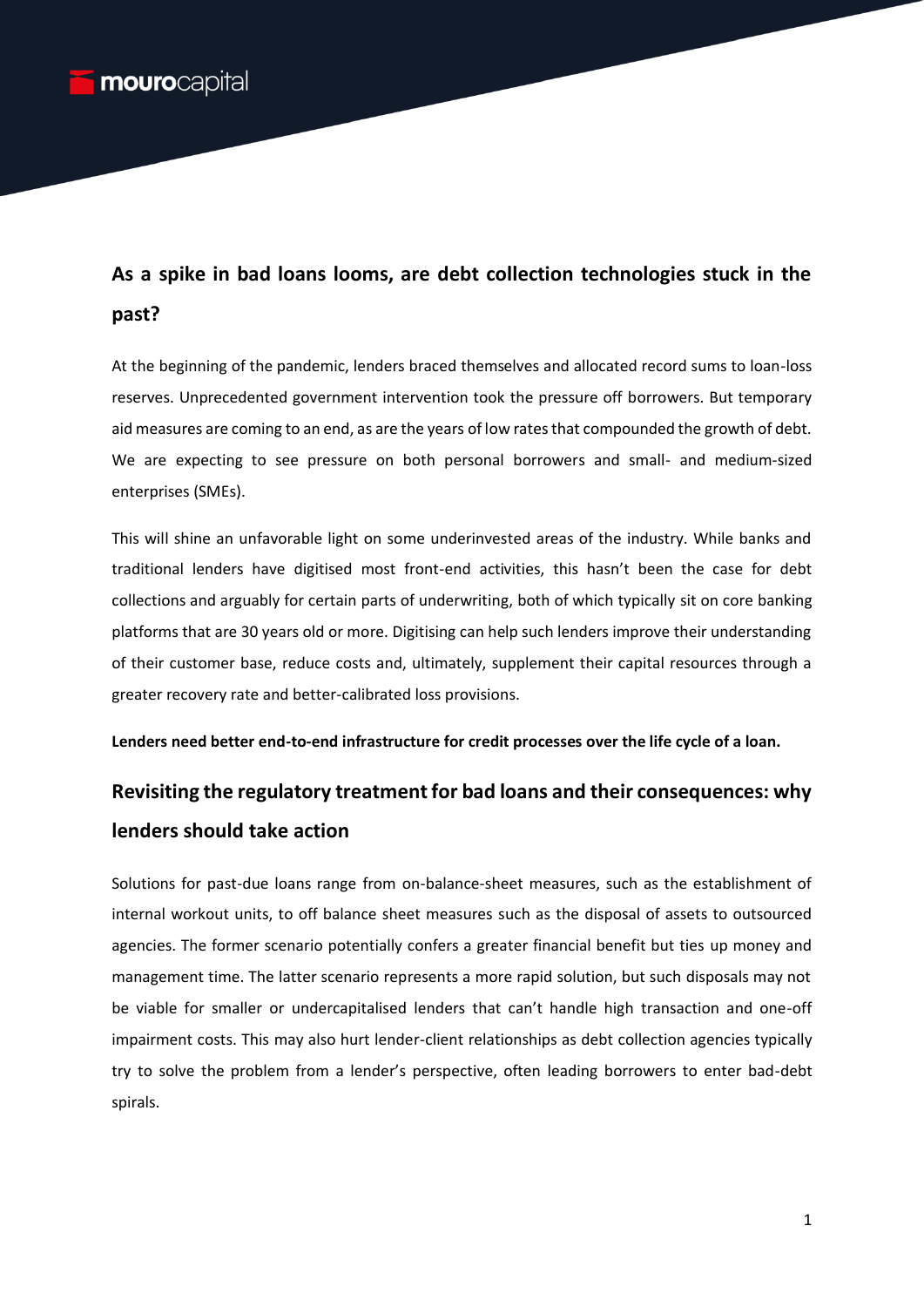When a lender is not under severe stress and access to recapitalisation is not at risk, lenders typically follow their traditional procedures. They can also shrink the relative impact of non-performing loans (NPLs) by growing the balance sheet.

In a more stressed scenario, higher-than-normal NPLs can wipe out profits and dividends for years. That can also mean higher capital requirements to absorb potential losses, an ensuing rise in funding costs, and a constrained ability to lend. A lender under this kind of stress is less helped by the standard playbook and would benefit from innovation.

### **How does credit management work today, from a lender's perspective?**

#### **1. Usually, debt collection has been viewed as a people-based business.**

The goal in collections was to get a customer on the phone to redress the situation or come to an alternative agreement. Employing agents skilled at persuading customers to agree to solutions does not come cheaply and passing on the debt to collection agencies may hurt lender-client relationships as typically, agencies are incentivised to solve the problem from a lender's perspective, often leading borrowers to enter bad-debt spirals.

#### **2. Old technology means missed opportunities to engage with customers.**

For most traditional lenders, unsecured lending products still sit on core banking platforms that were built in the 1990s. They make it difficult to reach the customer in a personalised way through channels like smartphones that track interactions, and generally are not adapted to the multichannel strategies banks have carried out since the 2010s. Furthermore, unmodernised IT cannot handle steps that would help very early in an arrears journey, such as reducing the interest rate, extending loan terms, and re-defining loan parameters after they become past due. We estimate that in Europe, about 75% of customers in arrears use online or app-based banking, which seems like a natural medium to redress the relationship.

#### **3. Behavioural segmentation has barely begun.**

**There is a difference between borrowers who are unwilling to pay and those who are genuinely unable to pay**. With lenders operating on a sort of autopilot, these categories are not being properly identified and both types of clients are bundled into a single relationship model that is likely to be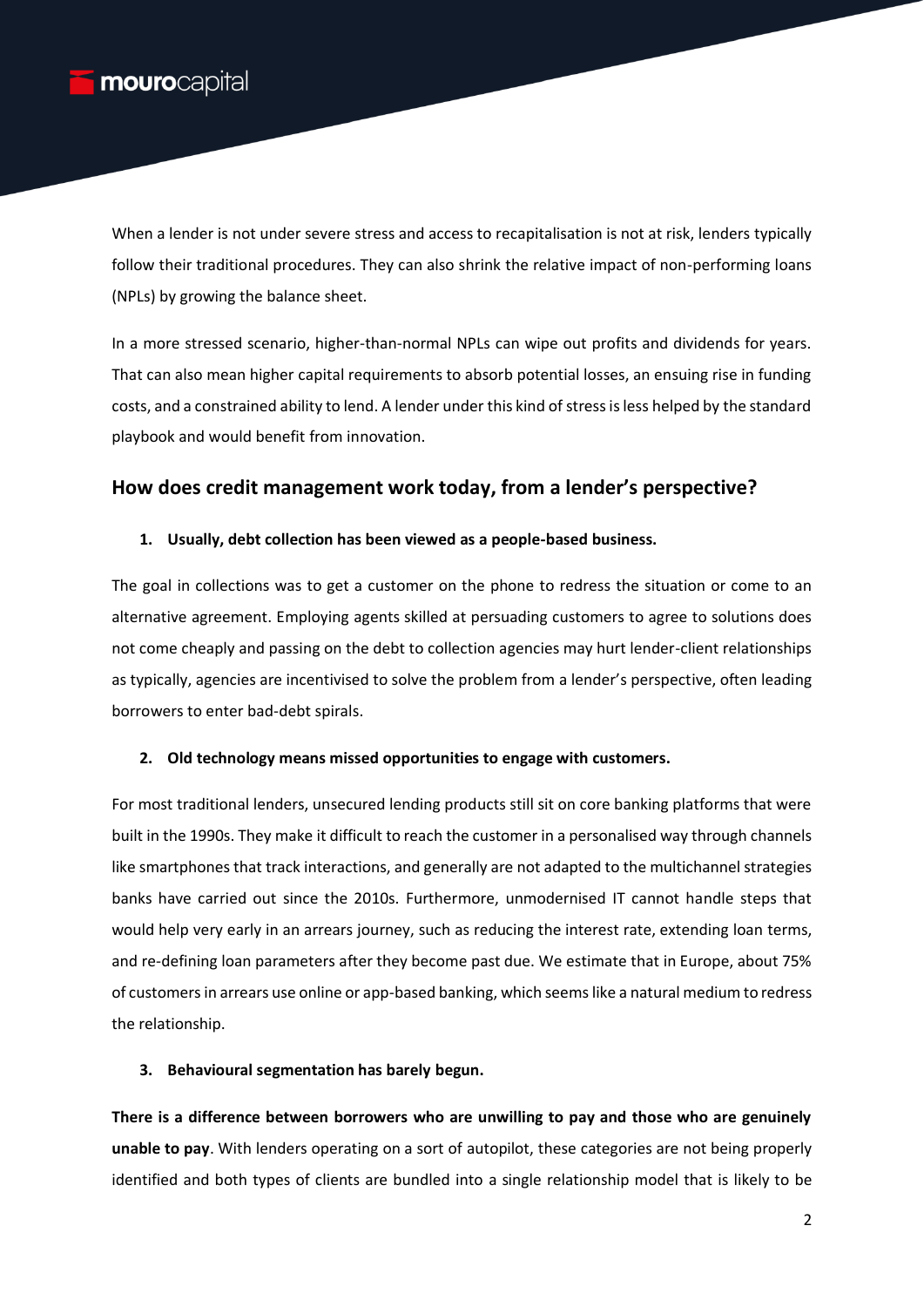inadequate for either one. Most lenders still use contact strategies based on customer balance, risk profile and days delinquent. Collections are typically organised sequentially: sub-1 day, sub-5 day, sub-30 day and 90-day-plus thresholds trigger various actions that don't "talk" to each other.

Some lenders are using emails and texts in early delinquency, but then abandon digital channels after 30 days, switching back to phone calls and letters.

## **What can innovation look like?**

#### **1. New models: AI-driven segmentation and contact strategy**

Artificial intelligence (AI) and data analytics are key to enable customer segmentation and support the development of digital channels and self-service functionalities. Increased context on a borrower could trigger processes that differentiate between unwillingness and inability to pay which can improve both the lender's risk management and the user experience (UX). For example, AI models can help understand the propensity of a borrower to pay at different moments in time through the lifecycle of the loan or a broader relationship.

As described by McKinsey, **[the objective is to deliver tailored messages, through the right channels,](https://www.mckinsey.com/business-functions/risk-and-resilience/our-insights/the-customer-mandate-to-digitize-collections-strategies)  [in the right sequence, to the right customers.](https://www.mckinsey.com/business-functions/risk-and-resilience/our-insights/the-customer-mandate-to-digitize-collections-strategies)**

#### **2. Ongoing credit scoring monitoring for dynamic servicing**

Beyond simple metrics like a FICO score and income typically used to underwrite, lenders should continue monitoring customers and can apply data points from a borrowers outside environment: GDP, demographic change, changes in interest rates. When combined with information about borrower behaviour, **lenders can dynamically adapt affordability assessments and predict delinquencies**, creating proactive outreach strategies for higher-risk customers as new variables come into play. Identifying trouble ahead, lenders can give customers support – helping them understand how positive and more problematic repayment behaviour will affect them.

#### **3. New contact metrics**

Common collections metrics and key performance indicators (KPIs), such as Right Party Contacts (RPC), and Profit Per Account (PPA), are still useful. These metrics respectively measure calls to correct individuals from whom collection is sought and the return generated for each account in collection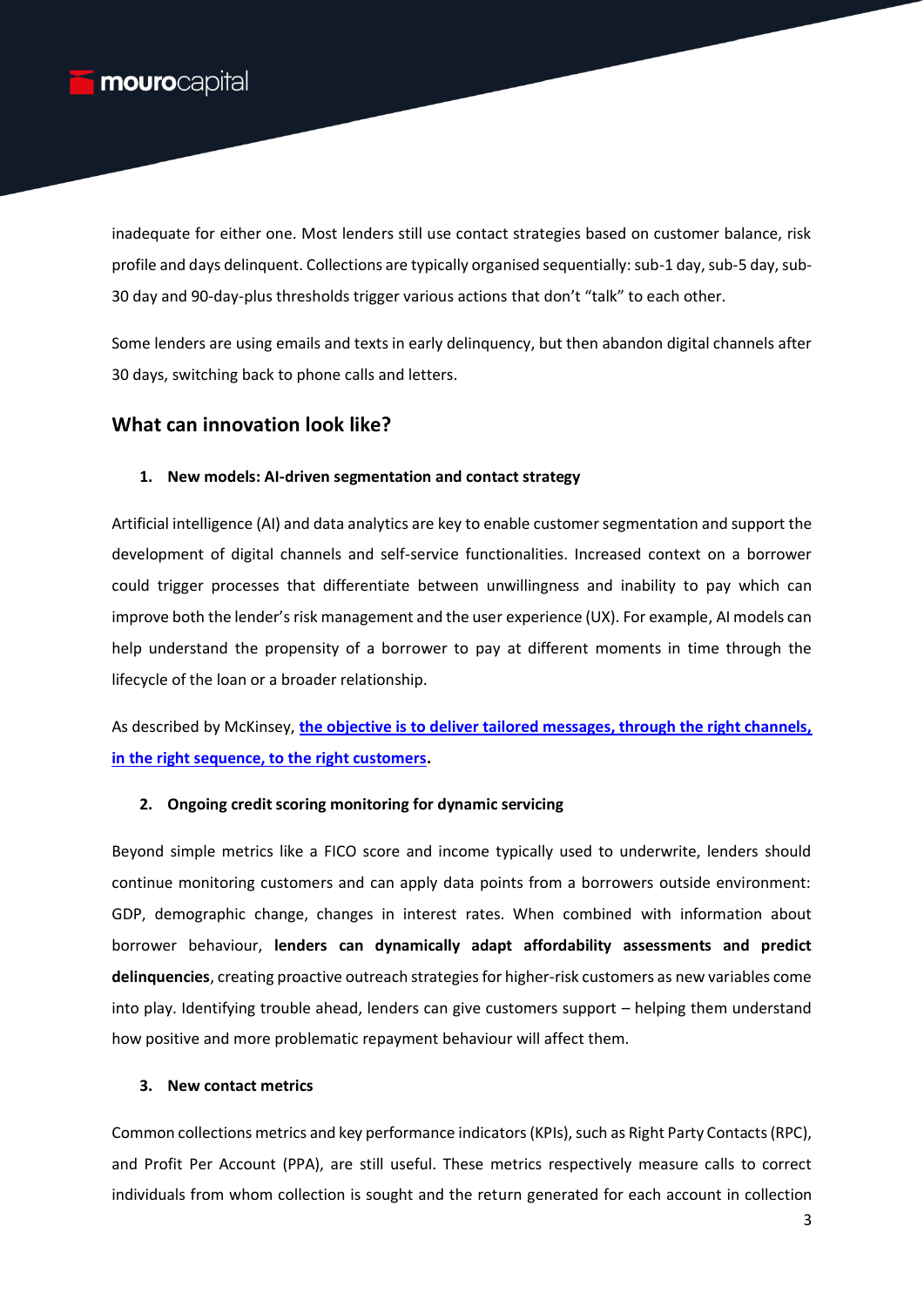(which impacts the bottom line), but they don't give lenders a better understanding of customer behaviour.

On the **digital marketing** side, total email delivery rates, email bounce rates, email open rates, clickthrough rates, traffic by source or channel, landing-page views and reaction times are just a few of the KPIs that will help.

#### **4. Being mindful of regulation**

From a regulatory perspective, banks are often treated differently than digital lenders, impacting refinancing rates and terms that can be offered to customers. Open banking rules are also helping lenders consolidate their overview of a borrower's financial situation, leveraging data from multiple institutions, as well as enhance fraud detection and improve credit-risk evaluation.

Regulators are also levelling the playing field and driving more effective customer engagement by placing limits on the scope and intensity of how collection can be pursued and ultimately help customers find mutually agreeable payment solutions and debt avoidance.



## **What are some of the business models in this space?**

## **1. Debt management digitisation under the software as a service (SaaS) model: higher recovery rates, much lower costs**

A data, analytics, and application layer, powered by machine learning (ML), can be overlaid on a lender's existing in-house collections, customer relations and communications systems. The more upstream such data layer sits, the more impact it can have.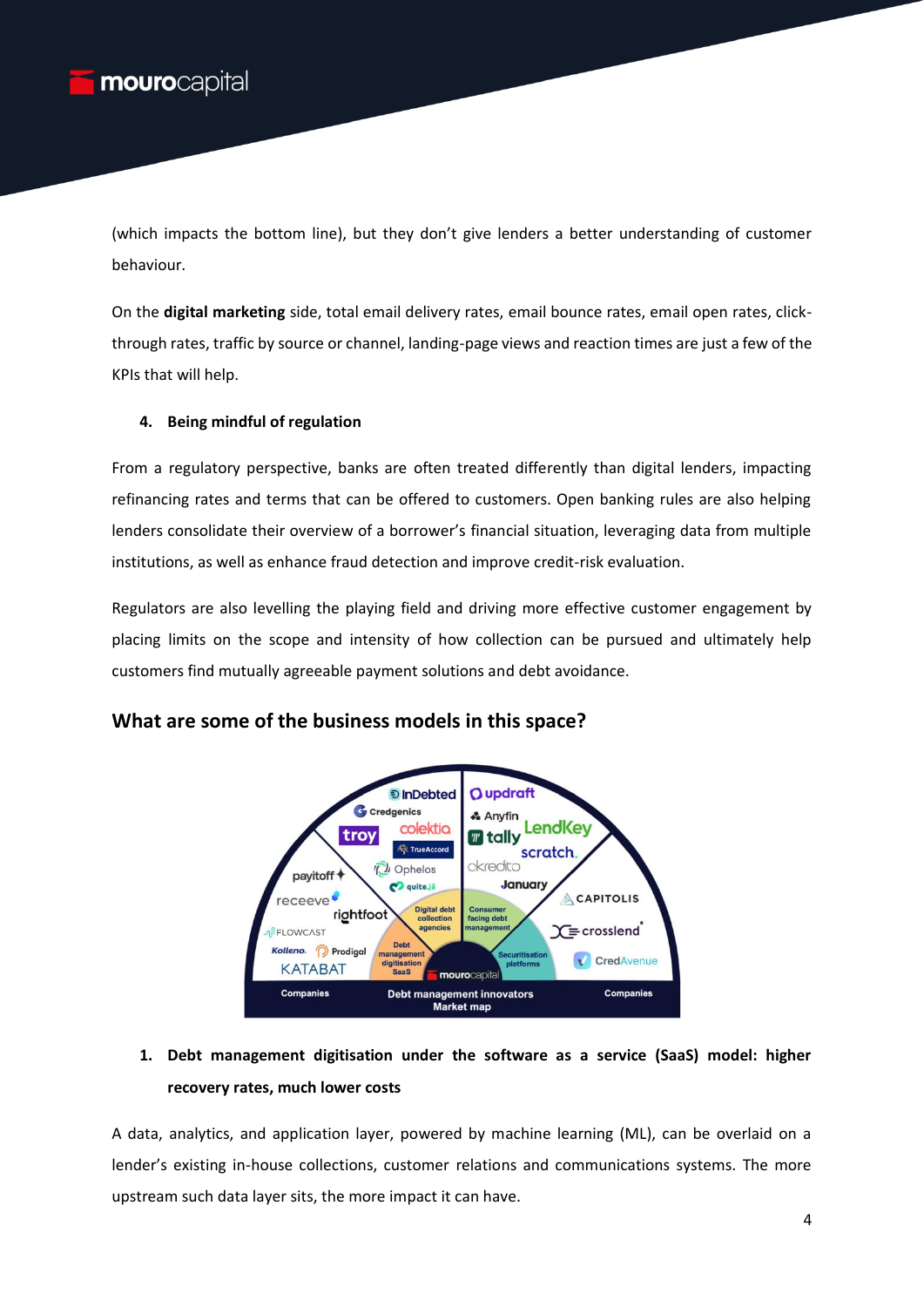Leading players in the space are defined by their ability to seamlessly integrate with lenders' systems and provide a full view of every stage of debt management. From a commercial perspective, increased recovery rates and decreased collections costs on a per-loan basis are key. (Such platforms could scale across sectors other than banking: utilities and telcos come to mind.) As an example, [Receeve,](https://receeve.com/en/) is a solution which can plug-in existing infrastructure and supports the end-to-end debt management journey from customer segmentation and building communication strategy tools to self-service payment tools, and debt-sale tools providing data for third parties.

#### **2. Digital debt collection agencies**

A lender could outsource most of its debt servicing and related collections to a third party. Again, such an agency would improve on existing practice through better customer segmentation and innovative digital communications. Alternatively, a company would buy loans a discount and use the techniques just described to act on them.

While the existing market for debt collection agencies is relatively large (about \$19 billion in the US), recovery rates are historically low. Despite efforts, around 30% of customers going into arrears don't speak or repay resulting in lenders recovering around 10% of outstanding debt over a two-year period.

In our view, the capital needed to purchase debt and the low recovery rates result in a balance sheetheavy, risky business model. However, servicing can be better than buying and players in the space can be successful if they are able to improve recovery rates. As an example, a number of companies are trying to overcome these challenges by assessing a whole debt-portfolio and selectively buying customers once these have agreed refinancing terms.

#### **3. Consumer facing debt management and consolidation platforms**

It's not just lenders: customers want to be able to restructure their debt burden, too. According to the Brookings Institution, 40 percent of U.S. student loan borrowers are expected to fall behind on repayments after the end of a COVID-19 moratorium. The recent rising rates and higher cost of living is also putting pressure on emerging sectors such as buy now, pay later, which experienced exponential growth in the past three years.

Innovators in this space make it easier for borrowers to refinance or consolidate loans and credit cards and avoid being punished by high, compounding rates of interest. One example is a refinancing startup